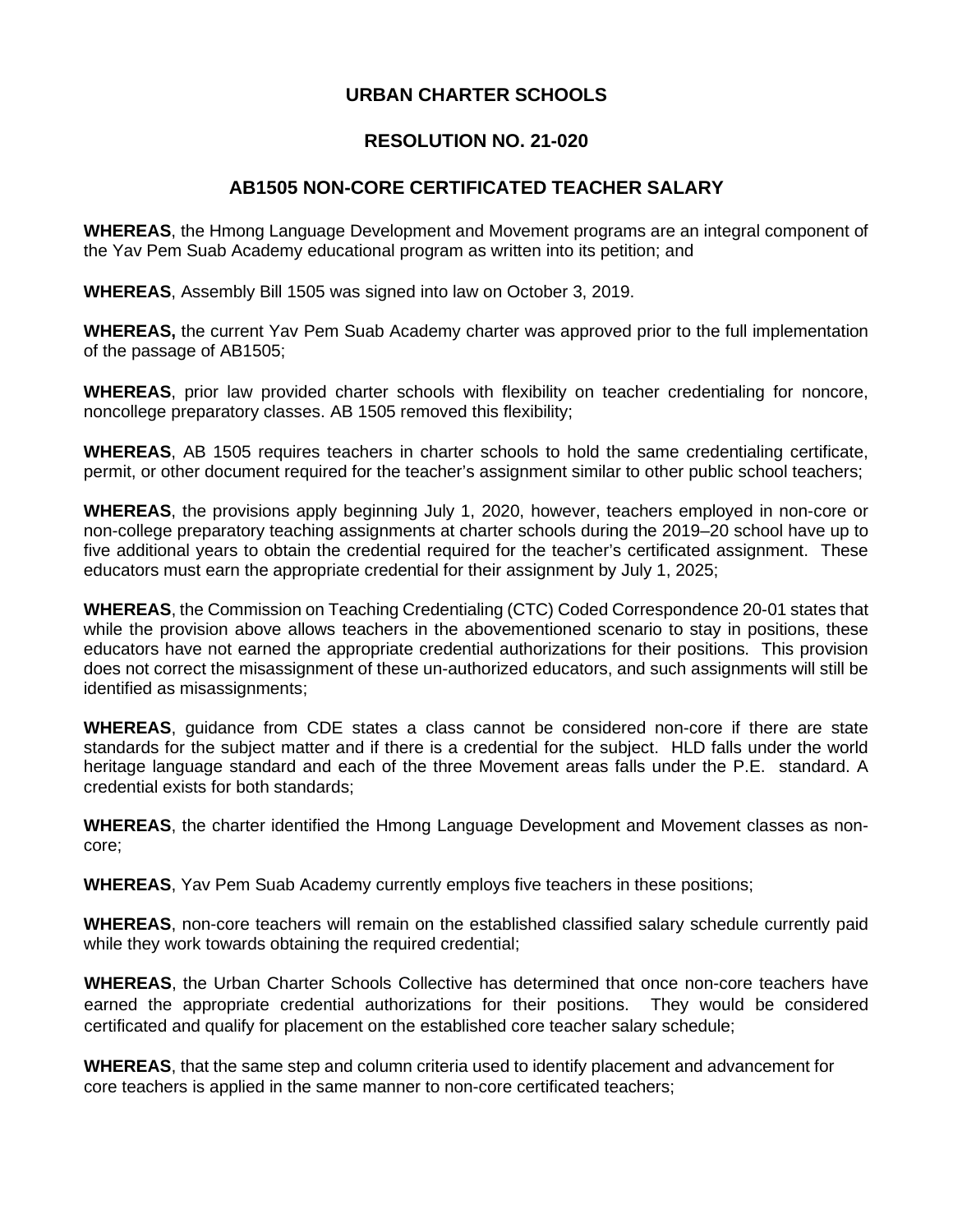**WHEREAS**, Urban Charter Schools Collective has determined that the salary schedule should be set as seen effective July 1, 2021;

## **YAV PEM SUAB ACADEMY CERTIFICATED SALARY SCHEDULE Board Adopted: June 25, 2018**

*\*\*\*This schedule is applicable to core teachers, resource specialist program teachers, and certificated non-core teachers.\*\*\**

| Daily rate                                                                  | Col A                                     | Col B           | Col C           | Col D              |
|-----------------------------------------------------------------------------|-------------------------------------------|-----------------|-----------------|--------------------|
| # of full-time years of<br>service, at<br>conclusion of the<br>current year | BA + Intern or<br>Emergency<br>Credential | BA + Credential | MA + Credential | $MA + 30$ semester |
| 1                                                                           | \$62,400.00                               | \$64,888.24     | \$65,825.78     | \$66,764.28        |
| $\overline{2}$                                                              | \$62,400.00                               | \$65,817.11     | \$66,764.28     | \$67,729.73        |
| 3                                                                           | \$62,400.00                               | \$66,764.28     | \$67,729.73     | \$68,714.44        |
| $\overline{\mathcal{A}}$                                                    | \$62,400.00                               | \$67,729.73     | \$68,714.44     | \$70,472.09        |
| 5                                                                           | \$62,400.00                               | \$68,714.44     | \$70,472.09     | \$72,292.30        |
| 6                                                                           | \$62,400.00                               | \$70,472.09     | \$72,292.30     | \$74,176.04        |
| $\overline{7}$                                                              | \$62,400.00                               | \$72,292.30     | \$74,176.04     | \$76,125.24        |
| 8                                                                           | \$62,400.00                               | \$74,176.04     | \$76,125.24     | \$78,142.78        |
| 9                                                                           | \$62,400.00                               | \$76,125.24     | \$78,142.78     | \$80,231.55        |
| $*10$                                                                       | \$62,400.00                               | \$78,142.78     | \$80,231.55     | \$82,393.48        |
| 11                                                                          |                                           | \$79,336.04     | \$81,466.58     | \$83,671.75        |
| 12                                                                          |                                           | \$80,553.16     | \$82,726.31     | \$84,975.58        |
| 13                                                                          |                                           | \$81,794.62     | \$84,011.24     | \$86,305.49        |
| 14                                                                          |                                           | \$83,060.91     | \$85,321.86     | \$87,662.00        |
| 15                                                                          |                                           | \$84,560.91     | \$86,821.86     | \$89,162.00        |
| 16                                                                          |                                           | \$85,882.53     | \$88,188.70     | \$90,575.64        |
| 17                                                                          |                                           | \$87,230.58     | \$89,582.88     | \$92,017.55        |
| 18                                                                          |                                           | \$88,605.59     | \$91,004.93     | \$93,488.31        |
| 19                                                                          |                                           | \$90,008.11     | \$92,455.43     | \$94,988.47        |
| 20                                                                          |                                           | \$91,508.11     | \$93,955.43     | \$96,488.47        |
| 25                                                                          |                                           | \$93,008.11     | \$95,455.43     | \$97,988.47        |
| $30+$                                                                       |                                           | \$96,008.11     | \$98,455.43     | \$100,988.47       |
| Longevity Pay (Added every 5 years after 20 years)                          |                                           |                 |                 |                    |
| 20                                                                          | \$1,500.00                                |                 |                 |                    |
| 25                                                                          | \$1,500.00                                |                 |                 |                    |
| $30 +$                                                                      | \$3,000.00                                |                 |                 |                    |
| <b>PhD Stipend</b>                                                          | \$,2000/annual                            |                 |                 |                    |

**THEREFORE, BE IT RESOLVED**, that the step and column and salary placement of non-core certificated teachers follow the same criteria currently in place for core certificated teachers at the organization; and

**THEREFORE, BE IT FURTHER RESOLVED,** that the Urban Charter Schools Collective and Yav Pem Suab Academy is committed to providing technical and informational support to the current staff affected by AB1505.